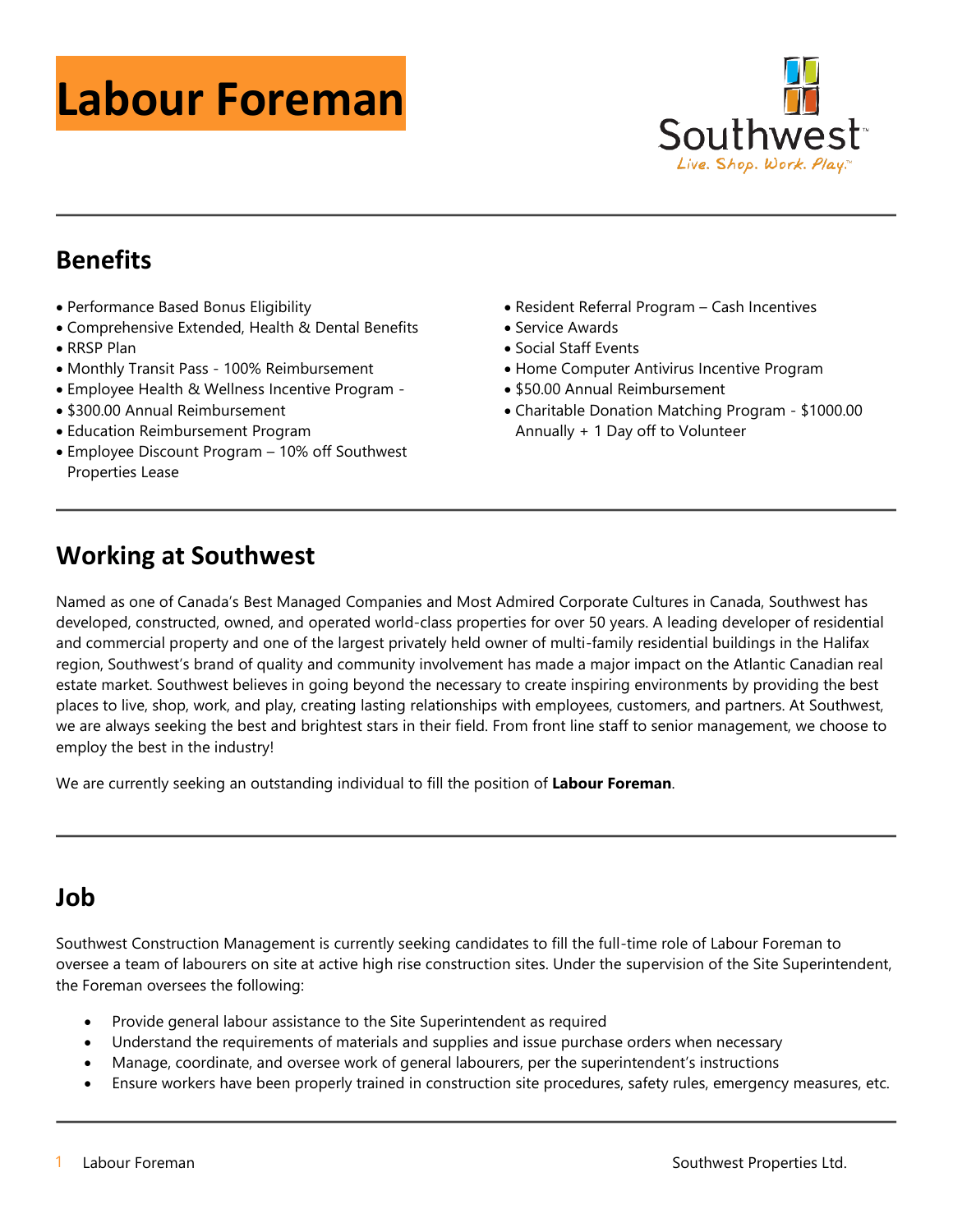- Complete and approve appropriate time sheets; report any discrepancies. Basic computer skills are considered an asset.
- Receive delivered materials on the construction site as per established procedure checking, document management, and storing – and forward the delivery slip to the superintendent
- Solve on-site, work-related issues
- Ensure compliance with labour safety standards and report any violations
- Coordinate garbage bin and porta-potty collections/drop-offs

#### **Position Details**

**Hours of Work:** Regular Hours of Work 7:00am – 4:30pm. Saturday and after-hours work is a requirement on an as needed basis.

**Work Location:** Southwest Construction Management Job Sites as required

**Position Requirements:** Valid Proof of COVID-19 Double Vaccination, Valid Drivers License

**General Workplace Conditions/Demands:** Required to adjust to many different working conditions including standing for long periods, climbing stairs, heavy lifting, confined spaces, heights, loud noises, repetitive movements**.**

**External Factors/Health and Safety:** Seasonal weather is a factor in the completion of the duties. Safety hazards can be but not limited to loud noise, seasonal temperature extremes, heavy lifting, exposure to chemicals and electrical equipment.

#### **Training & Experience**

The ideal candidate possesses 2 to 3 years in a similar role, managing labourers, and is a strong-minded individual, able to deal with stressful site conditions/personnel situations on a high-rise construction site. Experience with flagging, bobcat, dewatering is important.

Valid drivers license, fall protection, WHMIS, and hands-on tool experience are required.

#### **Commitment to DE&I**

Southwest Properties is committed to attracting and retaining a diverse team, who values your experiences, perspectives, and unique identity. We are committed to creating and maintaining an environment that is inclusive, equitable, and welcoming.